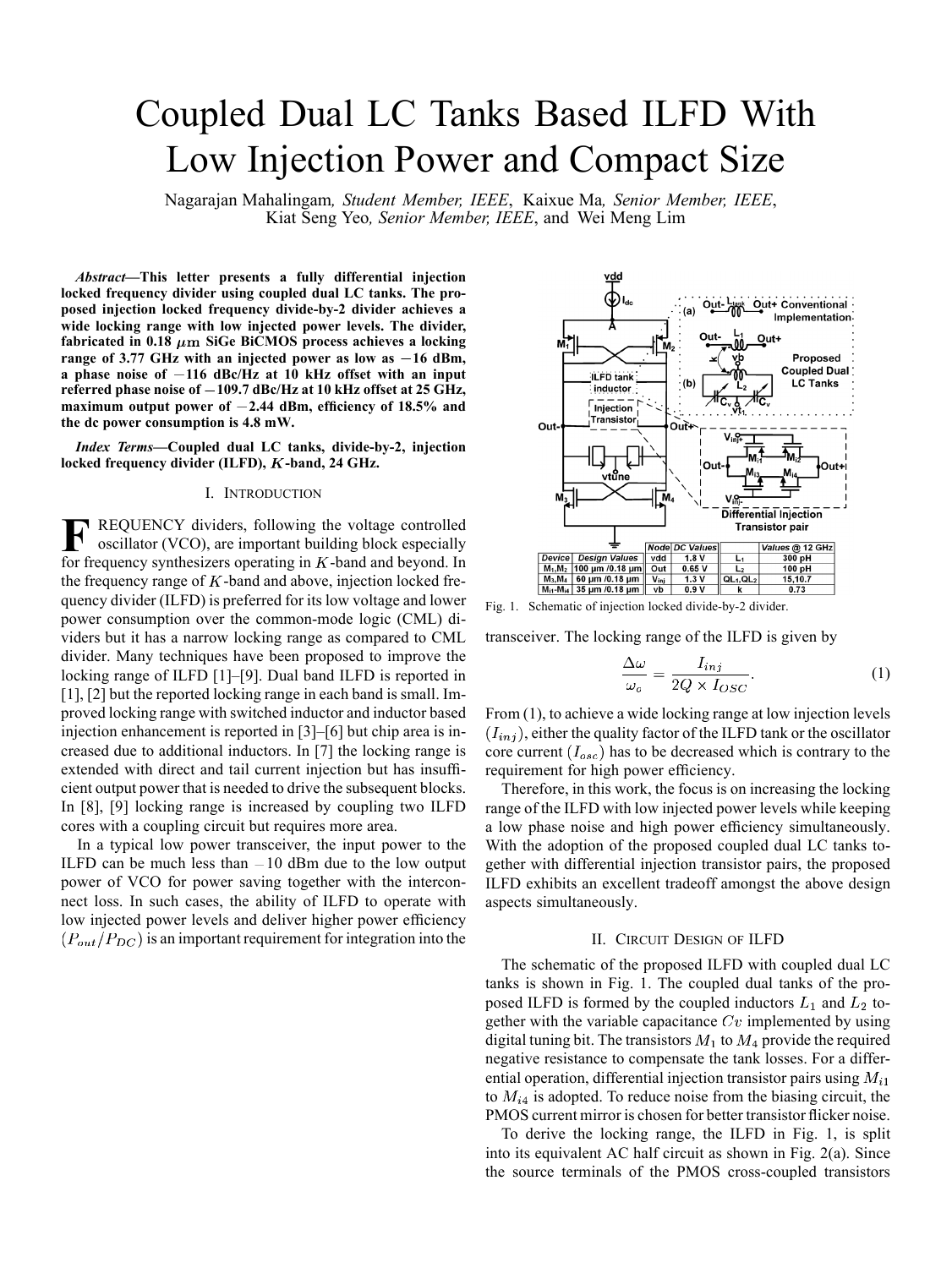

Fig. 2. Equivalent circuit (a) ILFD AC half circuit and, (b) series equivalent of coupled dual LC tank.



Fig. 3. Die microphotograph of ILFD.

are at AC ground (Node A in Fig. 1), the negative resistance transistors can be simply represented as parallel combination of  $R_{eq}$  and  $C_{eq}$ , where  $R_{eq}$  represents the equivalent negative resistance generated by the cross-coupled transistors and  $C_{eq}$ is the overall parasitic capacitance including the drain-source  $(C_{ds})$  and the gate-source capacitances  $(C_{gs})$  of the negative resistance transistors. The differential injection transistor pairs are simplified as shunt capacitance  $C_{inj}$  and channel resistance  $R_{inj}$ . The coupled dual LC tank is simplified into its parallel equivalent with  $L_p$  representing the equivalent inductance and  $R_p$  representing the overall resistive loss. As shown in Fig. 2(b), based on the T-model presented in [10], the series impedance of coupled dual LC tanks can be derived as  $Z_s = R_s + j\omega L_s$ , where  $R_s$  and  $L_s$  is given by

$$
R_s = R_1 + \frac{\omega^2 M^2 R_2}{\left[\omega L_2 - (\omega C_v)^{-1}\right]^2} \text{ and } L_S = L_1 + \frac{\omega^2 M^2 C_v}{1 - \omega^2 L_2 C_v}. \tag{2}
$$

Using (2), the series impedance of coupled dual LC tanks can be represented in shunt as shown in Fig. 2(a), where,  $L_p = L_s(Q'^2 + 1)/Q'^2$  and . Assuming a fixed oscillation frequency and high quality factor for capacitors and varactors, the quality factor of the ILFD is

$$
Q = \frac{R_p / / R_{inj}}{\omega L_p} \tag{3}
$$

where .

From Fig. 1, it can be observed that the source node of injection transistors is at AC ground and the injection current can be expressed as the function of transconductance of the injection transistor and its gate source voltage given by

$$
I_{inj} = g_{m,inj}v_{gs,inj} \approx g_{m,inj}V_{inj}(t)
$$
 (4)



Fig. 4. Measured input sensitivity of ILFD.



Fig. 5. Measured locking range and output power.

where,  $g_{m,inj}$  is the transconductance of the injection transistor and  $V_{inj}(t) = V_i \sin(\omega_i t)$ ,  $V_i$  being the incident amplitude,  $\omega_i$ the incident frequency equal to  $2\omega_o$ . The oscillation current is

$$
I_{osc} = g_{m,osc} v_o \approx g_{m,osc} \frac{I_{dc} R_{inj}}{2}
$$
 (5)

where,  $g_{m,osc}$  is the oscillator transconductance represented by the cross-coupled transistors  $M_1 - M_4$ ,  $v_o$  is the output voltage which is approximately dependent on the bias current  $I_{dc}$  and resistance of injection transistor  $R_{inj}$ . It should be noted that the approximation for  $v_o$  is valid only if  $R_p$  is larger than  $R_{inj}$ . Substituting (3), (4) and (5) into (1), the locking range of the ILFD considering the magnitude of  $V_{inj}(t)$  is given by

$$
\frac{\Delta\omega}{\omega_o} = \frac{g_{m,inj}V_i.\omega L_p}{g_{m,osc}I_{dc}R_{inj}^2}.
$$
\n(6)

From (6), it can be seen that for low injection amplitudes  $(V_i)$ , the locking range of the ILFD can be enhanced by (a) small bias current  $(I_{dc})$ , (b) a higher tank inductance and (c) the size of the injection transistors. Since the minimum required bias current is determined by the tank losses, minimum output power and required phase noise, in the proposed ILFD, the locking range is enhanced by using large tank inductance and increased width for differential injection transistor pairs. In comparison to the conventional implementation, the use of proposed coupled dual LC tank in the ILFD achieves a larger effective inductance due to the strong magnetic coupling between the coils with reduced effective chip area. With the differential injection transistor pair as injection transistors, (a) the ILFD realizes a fully differential